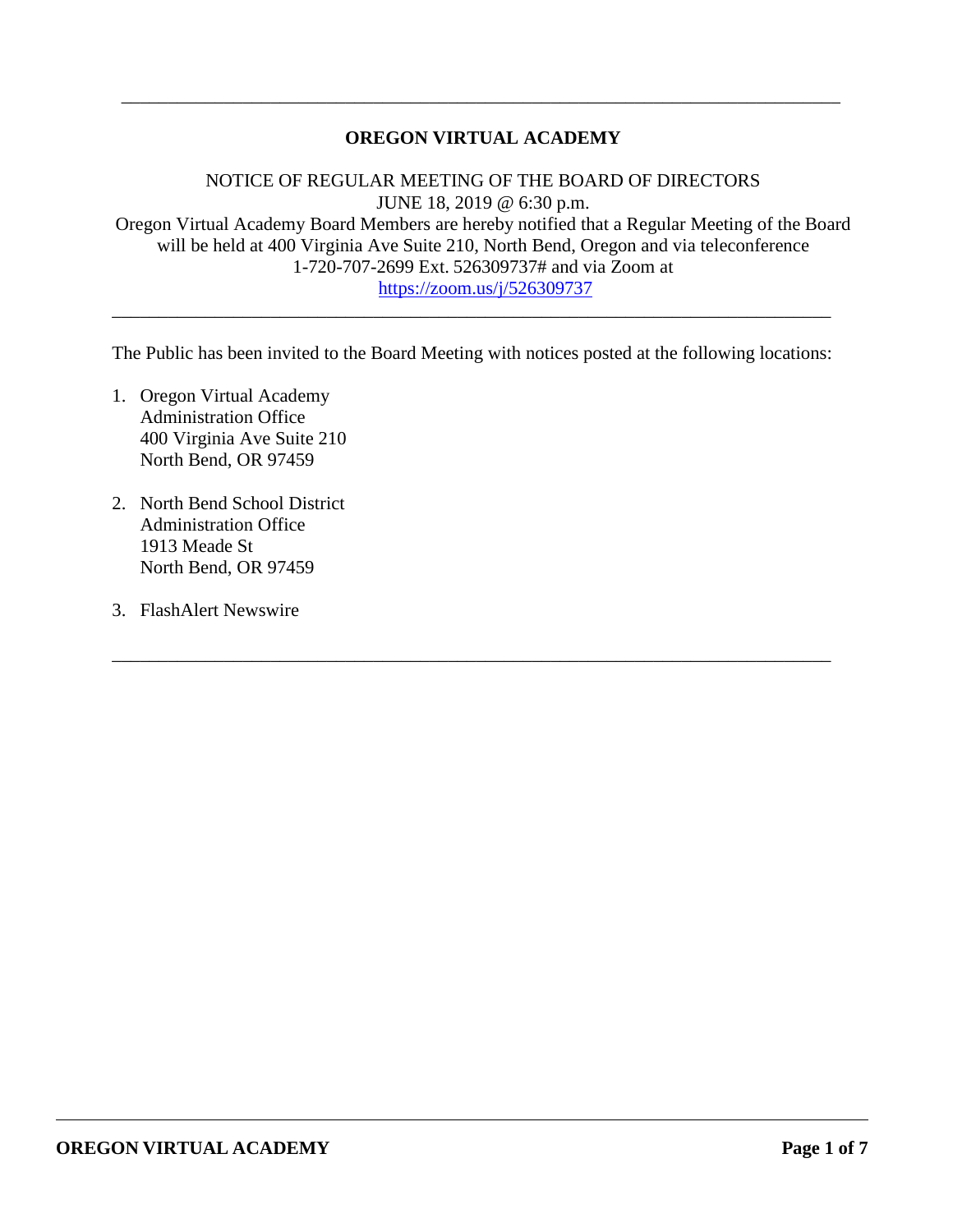### **AGENDA REGULAR MEETING AGENDA**

### **BOARD OF DIRECTORS OREGON VIRTUAL ACADEMY**

**Tuesday, June 18th , 2019 6:30 p.m.** ORVA Office 400 Virginia Ave Suite 210 North Bend, OR 97459

## **INSTRUCTIONS FOR PRESENTATIONS TO THE BOARD BY PARENTS AND CITIZENS**

The Oregon Virtual Academy welcomes your participation at the School's Board meetings. The purpose of a public meeting of the Board of Directors is to conduct the affairs of the School in public. We are pleased that you are in attendance and hope that you will visit these meetings often. Your participation assures us of continuing community interest in our School. To assist you in the ease of speaking/participating in our meetings, the following guidelines are provided.

- 1. Agendas are available to all audience members at the door to the meeting or by requesting the agenda from School Officials (541-751-8060).
- 2. The "Public Comment" portion is set aside for members of the audience to raise issues that are not specifically on the agenda. These presentations are limited to three (3) minutes and total time allotted to non-agenda items will not exceed fifteen (15) minutes. The Board may give direction to staff to respond to your concern or you may be offered the option of returning with a citizen-requested item.
- 3. When addressing the Board, speakers are requested to stand, to state their name and address, and to adhere to the time limits set forth.
- 4. Citizens may request that a topic related to school business be placed on a future agenda by submitting a written request at least seventy-two (72) hours in advance of any regular meeting. Once such an item is properly placed on the agenda, the Board can respond, interact, and act upon the item.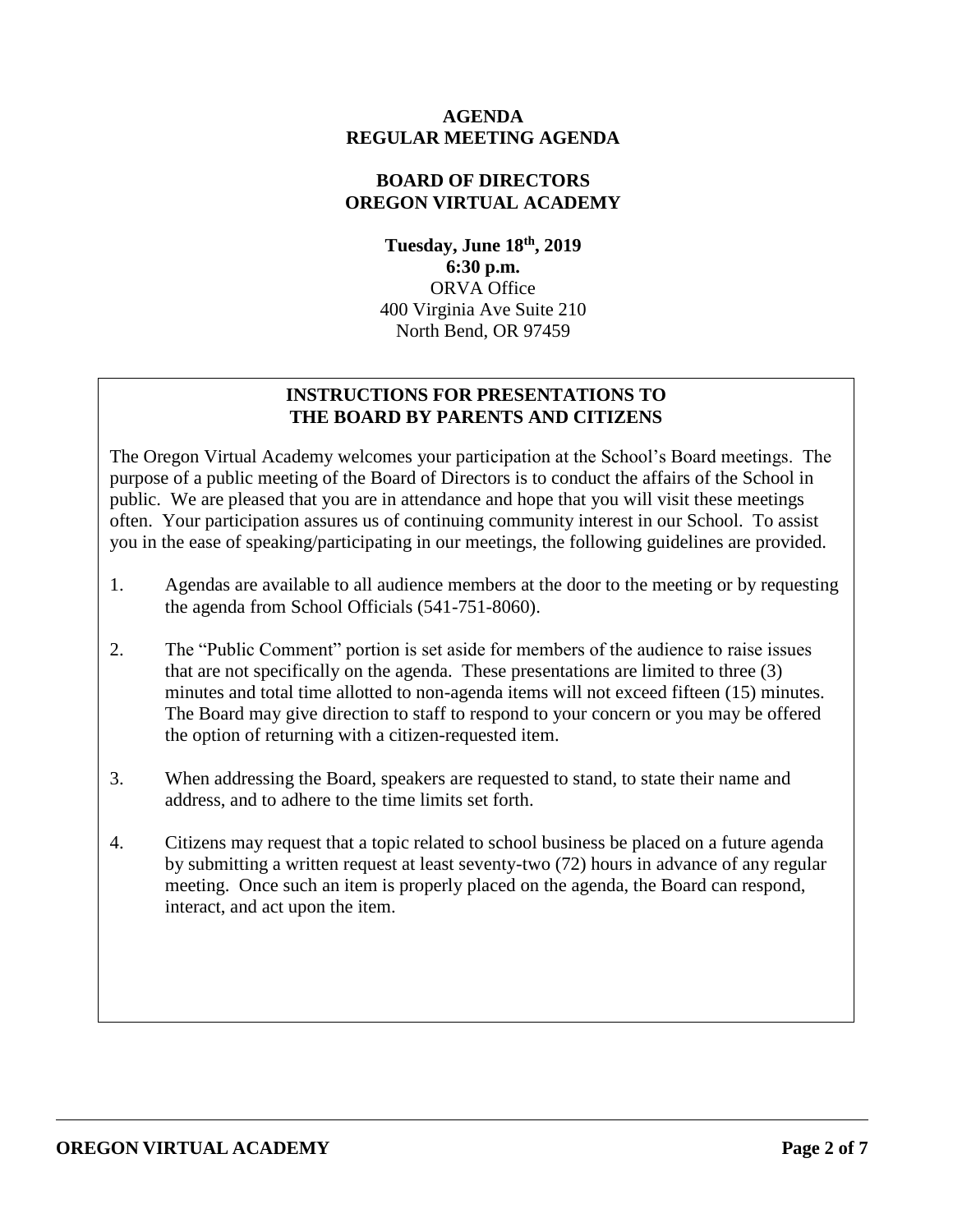### **I. PRELIMINARY**

**A.** CALL TO ORDER

Meeting was called to order by the Board Chair at  $\quad$  P.M.

**B.** Roll Call

| <b>Member</b>          | Title         | Term      | <b>Present</b> | <b>Absent</b> | <b>In</b> | Out |
|------------------------|---------------|-----------|----------------|---------------|-----------|-----|
| Mr. Paul Tannahill     | Member        | 2015-2018 |                |               |           |     |
| Mr. Michael Herndon    | Treasurer     | 2015-2018 |                |               |           |     |
| Vacant                 | Member        | 2016-2019 |                |               |           |     |
| Mr. Steven Isaacs      | Member        | 2016-2019 |                |               |           |     |
| Mr. Brian Bray         | Chairman      | 2016-2019 |                |               |           |     |
| Mr. Barry Jahn         | Vice Chairman | 2017-2020 |                |               |           |     |
| Mr. Bryan Hatzenbihler | Member        | 2017-2020 |                |               |           |     |

### **II. COMMUNICATIONS**

**A.** PUBLIC COMMENTS:

No individual comment shall be for more than three (3) minutes and the total time for this purpose shall not exceed fifteen (15) minutes. Board members may respond to comments however no action can be taken. The Board may give direction to staff following comment.

- **B.** BOARD/STAFF DISCUSSION
	- 1. School Informational Reports
		- a. School Metrics/Historical Reports: ORVA Metrics-Steve Werlein, HOS
		- b. School Leadership Report: Steve Werlein, HOS/ORVA Administration and staff.
	- 2. Board of Directors Discussion:
		- a. Project Tracking Updates B. Jahn, Board Vice-Chair
		- b.Committee Updates
			- i) Finance Committee M. Herndon, Board Treasurer
			- ii) The ORVA Town Hall B. Jahn, Board Vice-Chair/S. Werlein, HOS
			- iii) Professional Services Committee B. Bray, Board Chair
			- iv) Policy Committee M. Herndon, Board Treasurer
	- 3. Finance Reports:
		- a.Review of Financial Packet (through May 2019) M. Herndon, Board Treasurer and C. Chun-Hoon, Finance Director (to follow)
		- b.Credit Card Charges (through May 2019) M. Caldwell, Office Manager

## **III. CONSENT AGENDA ITEMS**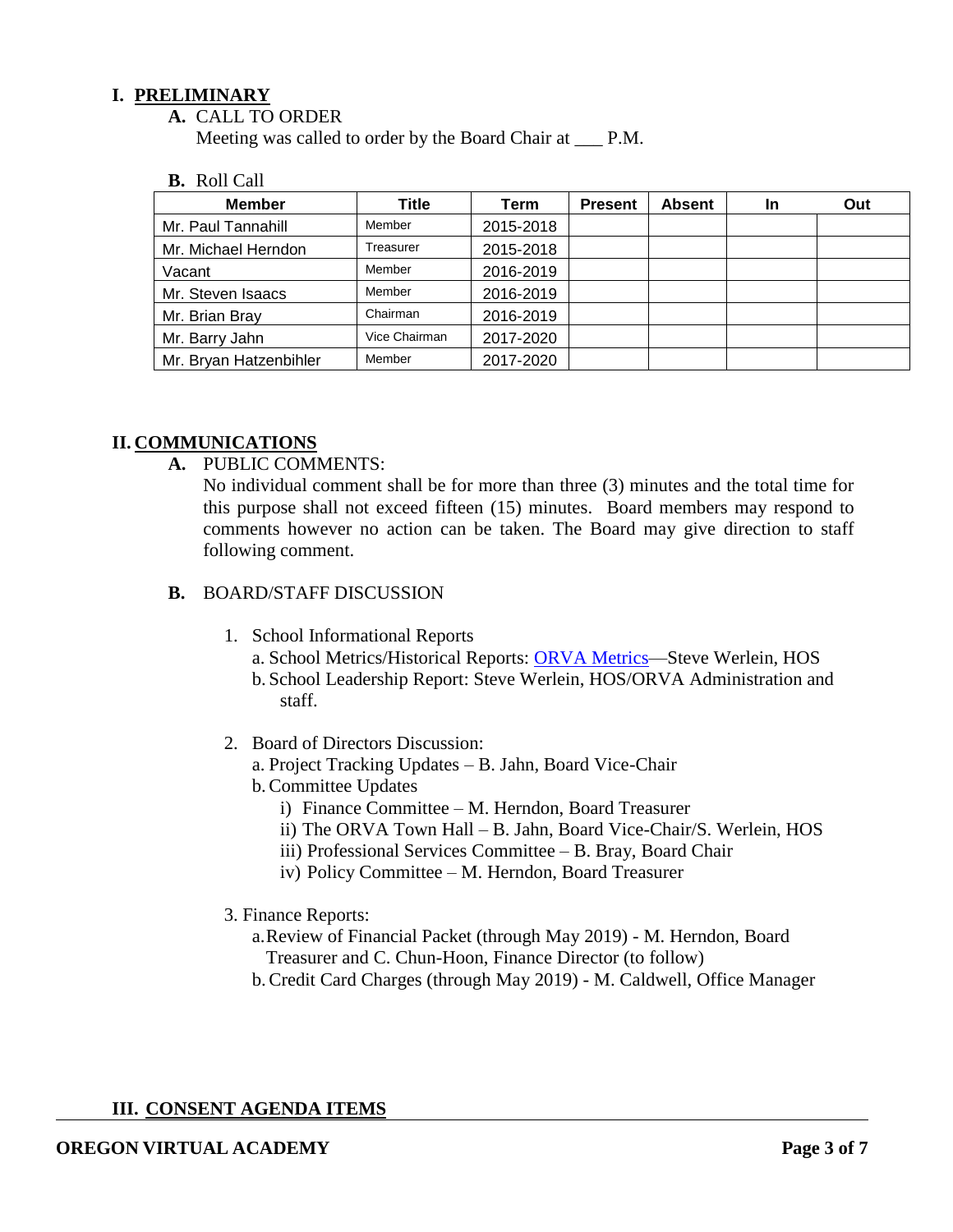All matters listed under the consent agenda are considered by the Board to be routine and will be approved/enacted by the Board in one motion in the form listed below. Unless specifically requested by a Board member for further discussion or removed from the agenda, there will be no discussion of these items prior to the Board votes on them. The Head of School recommends approval of all consent agenda items.

### **A.** ITEMS FOR APPROVAL

- 1. Previous Meeting Minutes
	- a. May 21<sup>st</sup>, 2019
- 2. Separations
	- a. Mark Benedict, Secondary Teacher
	- b. Amanda Nesbitt, Family Support Liaison
	- c. Lisa Trottier, Secondary Teacher
	- d. Lisa Lanza, Retention Specialist
	- e. Jamie Daily, School Psychologist
- 3. K12 National Club Sponsorship Renewal: J. Stiles. (Sponsorship of 7-8 Art Club and 9- 12 Art Club)

### **IV. ACTION ITEMS**

#### **A.** IV-BDRPT-01\_6-18-19

Discussion and possible action on Executive Director Evaluation Packet

| <b>Member</b>          | <b>Motion</b> | Aye            | <b>No</b>         | <b>Abstain</b> | <b>Absent</b> |
|------------------------|---------------|----------------|-------------------|----------------|---------------|
| Mr. Paul Tannahill     |               |                |                   |                |               |
| Mr. Michael Herndon    |               |                |                   |                |               |
| Vacant                 |               |                |                   |                |               |
| Mr. Steven Isaacs      |               |                |                   |                |               |
| Mr. Brian Bray         |               |                |                   |                |               |
| Mr. Barry Jahn         |               |                |                   |                |               |
| Mr. Bryan Hatzenbihler |               |                |                   |                |               |
| Motion                 | Carried ()    | Not Carried () | Vote, (A) (N)(Ab) | Tabled ()      |               |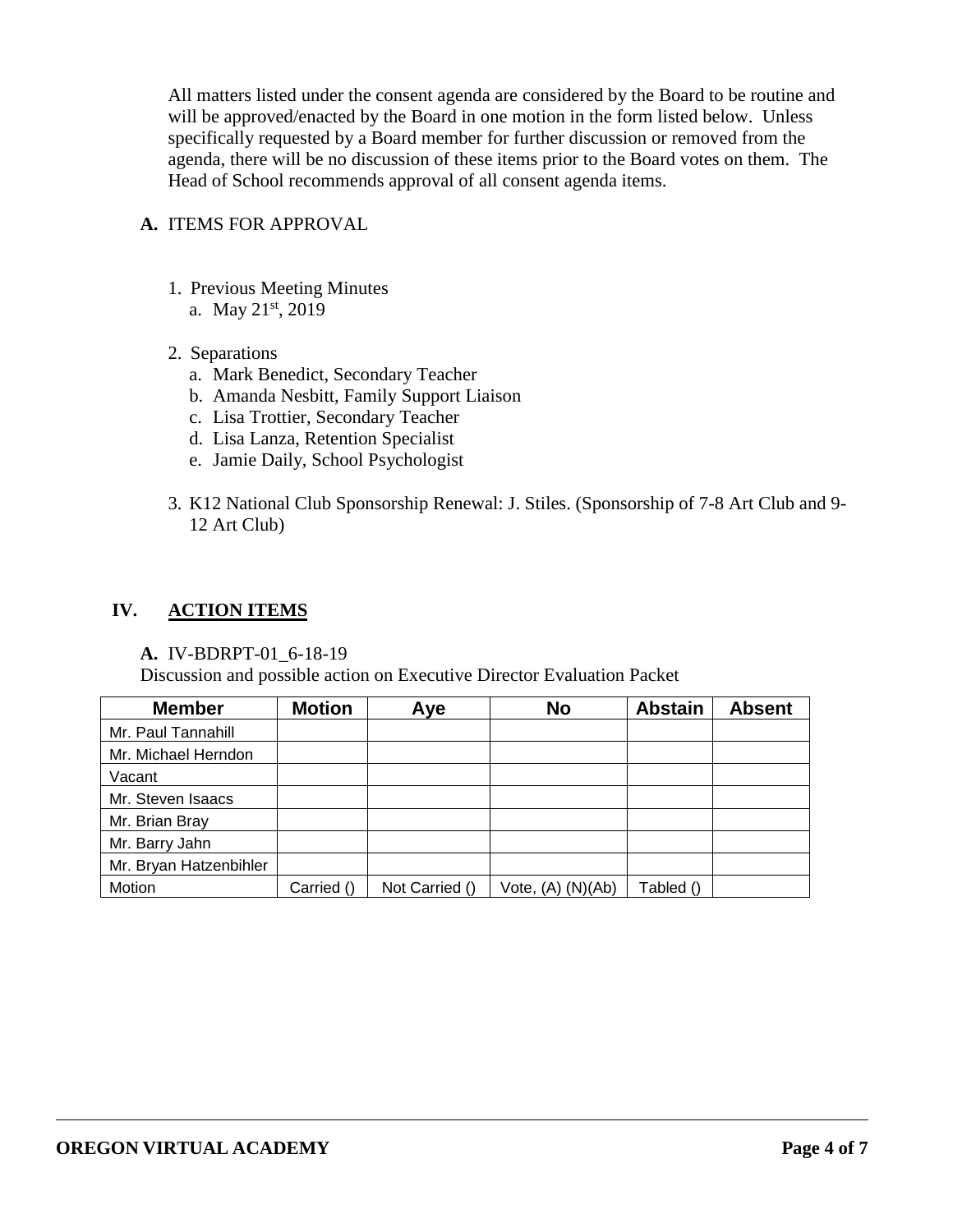## **B.** IV-BDRPT-02\_6-18-19

Discussion and action on approval of SY 19-20 Staff and Student Handbooks. Items available at the following link: [19-20 Handbooks](https://k12inc-my.sharepoint.com/:f:/g/personal/swerlein_k12_com/EmKVk_yV7ftMktXuZB8v3WsBYMrmQOCN03wOBlG4aq5wxw)

| $\sim$ Member          | <b>Motion</b> | Aye            | <b>No</b>             | <b>Abstain</b> | <b>Absent</b> |
|------------------------|---------------|----------------|-----------------------|----------------|---------------|
| Mr. Paul Tannahill     |               |                |                       |                |               |
| Mr. Michael Herndon    |               |                |                       |                |               |
| Vacant                 |               |                |                       |                |               |
| Mr. Steven Isaacs      |               |                |                       |                |               |
| Mr. Brian Bray         |               |                |                       |                |               |
| Mr. Barry Jahn         |               |                |                       |                |               |
| Mr. Bryan Hatzenbihler |               |                |                       |                |               |
| Motion                 | Carried ()    | Not Carried () | Vote, $(A)$ $(N)(Ab)$ | Tabled ()      |               |

# **C.** IV-BDRPT-03\_6-18-19

Discussion and possible action on proposed payment to K12.

| <b>Member</b>                             | <b>Motion</b> | Aye            | <b>No</b>             | <b>Abstain</b> | <b>Absent</b> |
|-------------------------------------------|---------------|----------------|-----------------------|----------------|---------------|
|                                           |               |                |                       |                |               |
| Mr. Paul Tannahill<br>Mr. Michael Herndon |               |                |                       |                |               |
| Vacant                                    |               |                |                       |                |               |
| Mr. Steven Isaacs                         |               |                |                       |                |               |
| Mr. Brian Bray                            |               |                |                       |                |               |
| Mr. Barry Jahn                            |               |                |                       |                |               |
| Mr. Bryan Hatzenbihler                    |               |                |                       |                |               |
| Motion                                    | Carried ()    | Not Carried () | Vote, $(A)$ $(N)(Ab)$ | Tabled ()      |               |

## **D.** IV-BDRPT-04\_6-18-19

Discussion and possible action on proposed health insurance options.

| <b>Member</b>          | <b>Motion</b> | Aye            | <b>No</b>         | <b>Abstain</b> | <b>Absent</b> |
|------------------------|---------------|----------------|-------------------|----------------|---------------|
| Mr. Paul Tannahill     |               |                |                   |                |               |
| Mr. Michael Herndon    |               |                |                   |                |               |
| Vacant                 |               |                |                   |                |               |
| Mr. Steven Isaacs      |               |                |                   |                |               |
| Mr. Brian Bray         |               |                |                   |                |               |
| Mr. Barry Jahn         |               |                |                   |                |               |
| Mr. Bryan Hatzenbihler |               |                |                   |                |               |
| Motion                 | Carried ()    | Not Carried () | Vote, (A) (N)(Ab) | Tabled ()      |               |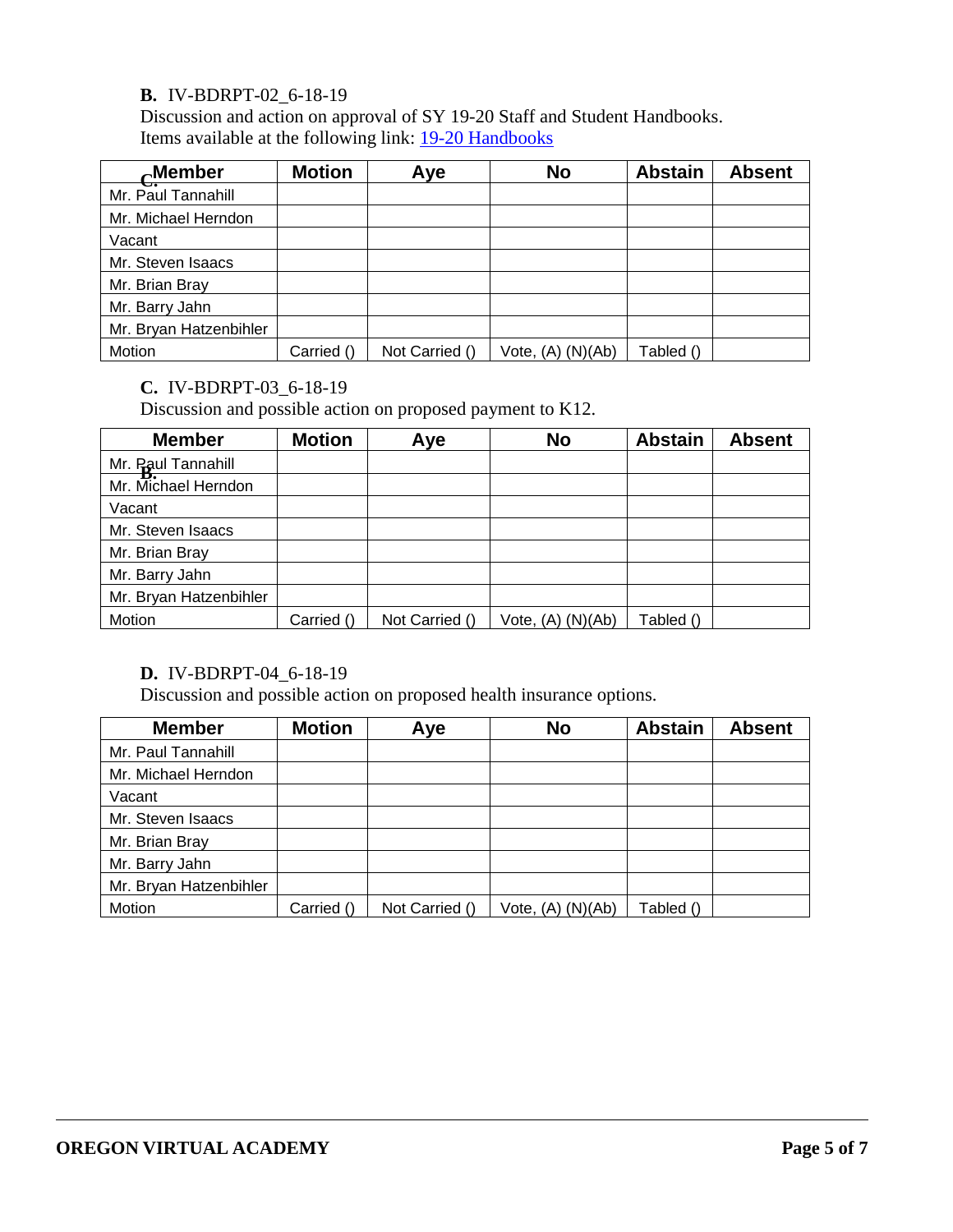## **E.** IV-BDRPT-05\_6-18-19

Discussion and possible action on 2019/2020 Salary Schedule.

| <b>Member</b>          | <b>Motion</b> | Aye            | <b>No</b>             | <b>Abstain</b> | <b>Absent</b> |
|------------------------|---------------|----------------|-----------------------|----------------|---------------|
| Mr. Paul Tannahill     |               |                |                       |                |               |
| Mr. Michael Herndon    |               |                |                       |                |               |
| Vacant                 |               |                |                       |                |               |
| Mr. Steven Isaacs      |               |                |                       |                |               |
| Mr. Brian Bray         |               |                |                       |                |               |
| Mr. Barry Jahn         |               |                |                       |                |               |
| Mr. Bryan Hatzenbihler |               |                |                       |                |               |
| Motion                 | Carried ()    | Not Carried () | Vote, $(A)$ $(N)(Ab)$ | Tabled ()      |               |

### **F.** IV-BDRPT-06\_6-18-19

Discussion and possible action on 2019/2020 Budget.

| <b>Member</b>          | <b>Motion</b> | Aye            | <b>No</b>             | <b>Abstain</b> | <b>Absent</b> |
|------------------------|---------------|----------------|-----------------------|----------------|---------------|
| Mr. Paul Tannahill     |               |                |                       |                |               |
| Mr. Michael Herndon    |               |                |                       |                |               |
| Vacant                 |               |                |                       |                |               |
| Mr. Steven Isaacs      |               |                |                       |                |               |
| Mr. Brian Bray         |               |                |                       |                |               |
| Mr. Barry Jahn         |               |                |                       |                |               |
| Mr. Bryan Hatzenbihler |               |                |                       |                |               |
| Motion                 | Carried ()    | Not Carried () | Vote, $(A)$ $(N)(Ab)$ | Tabled ()      |               |

## **G.** IV-BDRPT-07\_6-18-19

Discussion and possible action on OSBA Board Policy Updates.

| <b>Member</b>          | <b>Motion</b> | Aye            | <b>No</b>         | <b>Abstain</b> | <b>Absent</b> |
|------------------------|---------------|----------------|-------------------|----------------|---------------|
| Mr. Paul Tannahill     |               |                |                   |                |               |
| Mr. Michael Herndon    |               |                |                   |                |               |
| Vacant                 |               |                |                   |                |               |
| Mr. Steven Isaacs      |               |                |                   |                |               |
| Mr. Brian Bray         |               |                |                   |                |               |
| Mr. Barry Jahn         |               |                |                   |                |               |
| Mr. Bryan Hatzenbihler |               |                |                   |                |               |
| Motion                 | Carried ()    | Not Carried () | Vote, (A) (N)(Ab) | Tabled ()      |               |